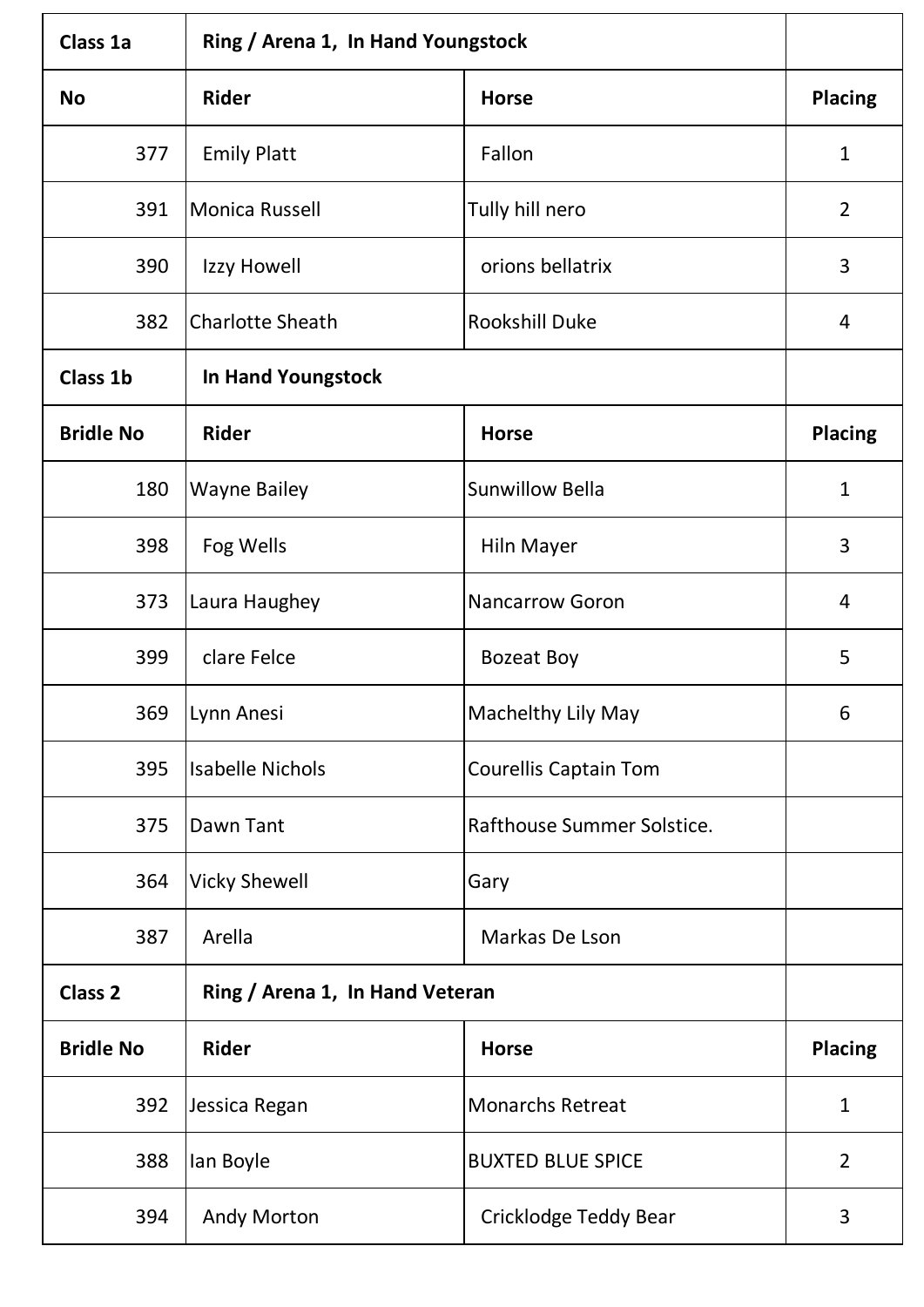| 371              | Lisa Hayyez                     | <b>Kitts Silver Sapphire</b>                             | 4              |
|------------------|---------------------------------|----------------------------------------------------------|----------------|
| 191              | Sophie Pennington               | <b>Timotie De Kerie</b>                                  | 5              |
| 383              | Darcey Jones                    |                                                          | 6              |
| Class 3          |                                 | Ring / Arena 1, In Hand Mountain & Moorland Small Breeds |                |
| <b>Bridle No</b> | <b>Rider</b>                    | <b>Horse</b>                                             | <b>Placing</b> |
| 400              | Sam Bailey                      | <b>Dalami Amazing Grace</b>                              | $\mathbf{1}$   |
| 388              | lan Boyle                       | <b>BUXTED BLUE SPICE</b>                                 | $\overline{2}$ |
| 394              | <b>Andy Morton</b>              | Cricklodge Teddy Bear                                    | 3              |
| 24               | izzy howell                     | maylona                                                  | 4              |
| 366              | Emilia Vaughan                  | Dewisant Bella                                           | 5              |
| 371              | Lisa Hayyez                     | <b>Kitts Silver Sapphire</b>                             | 6              |
| 194              | <b>Charmaine Rachael Taylor</b> | <sup>o</sup> Llanyfelin Credwen                          |                |
| Class 4          |                                 | Ring / Arena 1, In Hand Mountain & Moorland Large Breeds |                |
| <b>Bridle No</b> | <b>Rider</b>                    | <b>Horse</b>                                             | <b>Placing</b> |
| 361              | Rachael Ritchie                 | <b>Woodfield Sparky</b>                                  | $\mathbf{1}$   |
| 376              | <b>Diane Roberts Crossley</b>   | <b>Carlingford Miller</b>                                | $\overline{2}$ |
| 197              | Levi Hepburn                    | Kylebeck Roberto                                         | 3              |
| 377              | <b>Emily Platt</b>              | Fallon                                                   | 4              |
| 191              | Sophie Pennington               | Timotie De Kerie                                         | 5              |
| 370              | Belinda Noah                    | Ashleyvale corrykinloch                                  | 6              |
| 193              | Michelle Vissian                | <b>GWYNDYUCHA LAYLA</b>                                  | $\overline{7}$ |
| 21               | <b>Ginny Lee</b>                | Chip                                                     | 8              |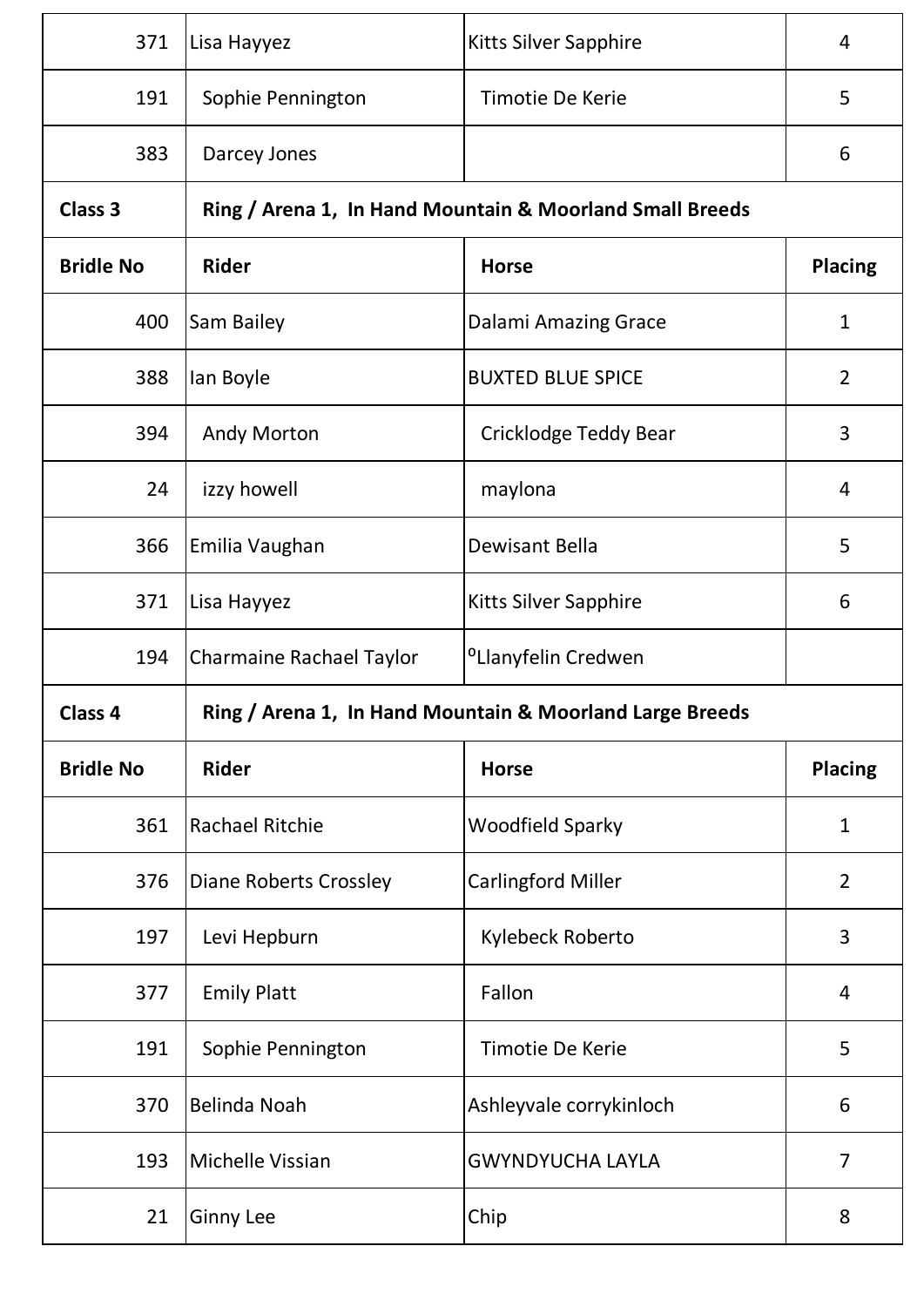| <b>Class 5a</b>  | Ring / Arena 1, In Hand Novice Pony  |                                 |                |
|------------------|--------------------------------------|---------------------------------|----------------|
| <b>Bridle No</b> | <b>Rider</b>                         | <b>Horse</b>                    | <b>Placing</b> |
| 382              | <b>Charlotte Sheath</b>              | Flying samson                   | $\mathbf{1}$   |
| 361              | Rachael Ritchie                      | <b>Woodfield Sparky</b>         | $\overline{2}$ |
| 376              | <b>Diane Roberts Crossley</b>        | <b>Carlingford Miller</b>       | 3              |
| 377              | <b>Emily Platt</b>                   | Fallon                          | 4              |
| 13               | <b>Amy Davies</b>                    | ralph                           | 5              |
| 40               | Leonie Rosenteranz                   | Caz                             | 6              |
| 193              | Michelle Vissian                     | <b>GWYNDYUCHA LAYLA</b>         |                |
| 383              | Darcey Jones                         | <b>King Rainbow</b>             |                |
| 194              | <b>Charmaine Rachael Taylor</b>      | <sup>o</sup> Llanyfelin Credwen |                |
| 390              | Izzy Howell                          | <b>Orions Bellatrix</b>         |                |
| <b>Class 5b</b>  | Ring / Arena 1, In Hand Novice Horse |                                 |                |
| <b>Bridle No</b> | <b>Rider</b>                         | <b>Horse</b>                    | <b>Placing</b> |
| 21               | <b>Ginny Lee</b>                     | Chip                            | $\mathbf{1}$   |
| Class 6          | Ring / Arena 1, In Hand Coloured     |                                 |                |
| <b>Bridle No</b> | <b>Rider</b>                         | <b>Horse</b>                    | <b>Placing</b> |
| 22               | <b>Clare Trowsdale</b>               | <b>JACKSON</b>                  | $\mathbf{1}$   |
| 28               | <b>Tracey Manning</b>                | <b>Sweet Home</b>               | $\overline{2}$ |
| 384              | Clare Jones                          | Danbys Dazzle N Daze            | 3              |
| 13               | <b>Amy Davies</b>                    | ralph                           | 4              |
| 195              | <b>Claire Pell</b>                   | The Pink Print                  | 5              |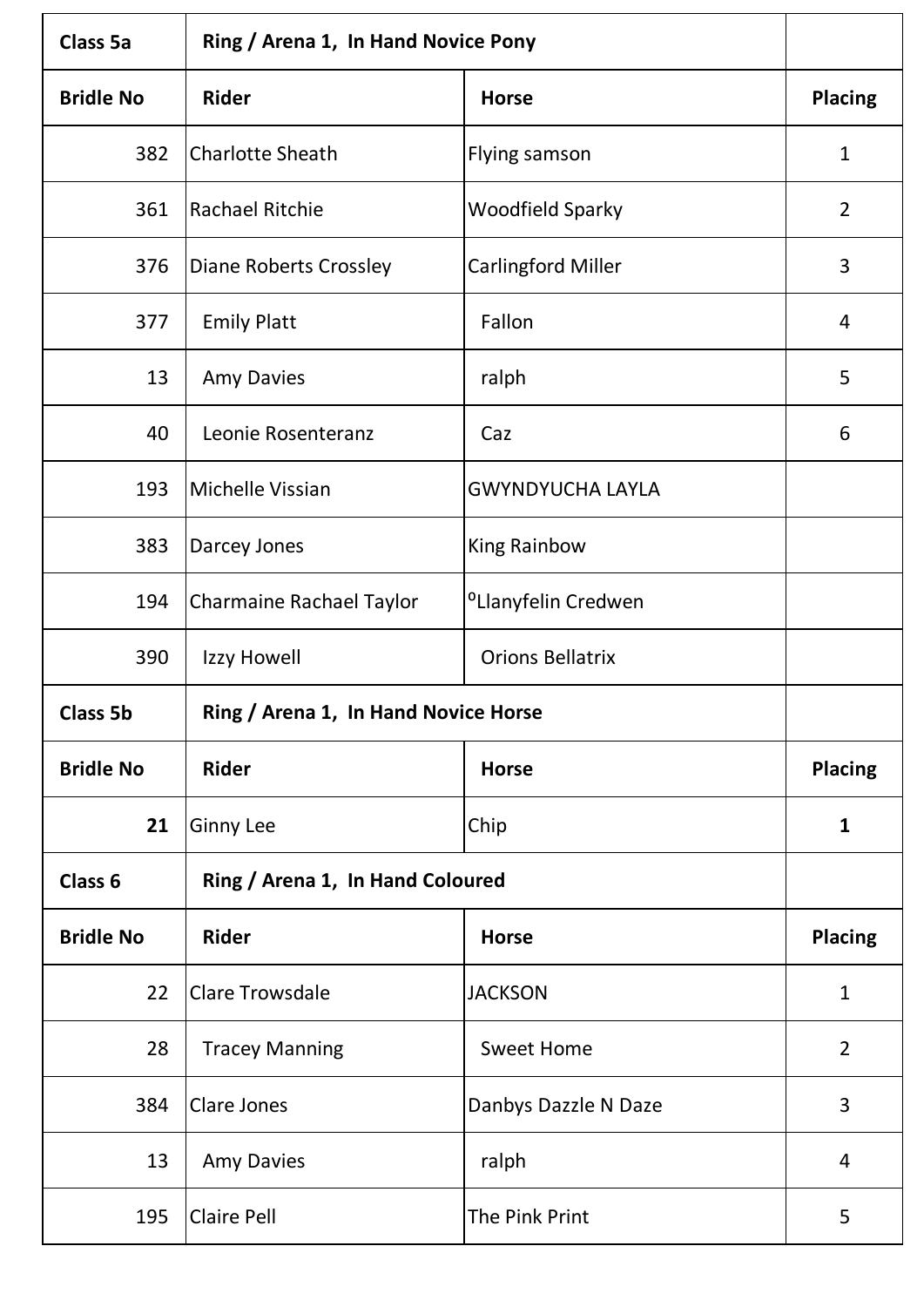| 38                 | <b>Rachel Stocks</b>                          | Winston                   | 6              |
|--------------------|-----------------------------------------------|---------------------------|----------------|
| Class <sub>7</sub> | Ring / Arena 1, In Hand Odd Coloured          |                           |                |
| <b>Bridle No</b>   | <b>Rider</b>                                  | <b>Horse</b>              | <b>Placing</b> |
| 397                | Michaela Mcgrath                              | Ausdan Karin              | 1              |
| <b>Class 8</b>     | In Hand Cob/ Show Cob/ Traditional Cob        |                           |                |
| <b>Bridle No</b>   | <b>Rider</b>                                  | <b>Horse</b>              | <b>Placing</b> |
| 22                 | <b>Clare Trowsdale</b>                        |                           | $\mathbf{1}$   |
| 384                | <b>Clare Jones</b>                            | Danbys Dazzle N Daze      | $\overline{2}$ |
| 13                 | <b>Amy Davies</b>                             | Ralph                     | 3              |
| 195                | <b>Claire Pell</b>                            | The Pink Print            | 4              |
| 38                 | <b>Rachel Stocks</b>                          | Winston                   | 5              |
| 17                 | <b>Holly Brown</b>                            | Phoenix                   | 6              |
| Class 9            | Ring / Arena 1, In Hand Rare & Foreign Breeds |                           |                |
| <b>Bridle No</b>   | <b>Rider</b>                                  | <b>Horse</b>              | <b>Placing</b> |
| 397                | Michaela Mcgrath                              | Ausdan Karin              | $\mathbf{1}$   |
| 386                | Ariella                                       | Markus De Lson            | $\overline{2}$ |
| 387                | Alyssia Startin-Ashley                        | Cholderton ursus/or teddy | 3              |
| 382                | <b>Charlotte Sheath</b>                       | Rookshill Duke            | 4              |
| Class 10           | Ring / Arena 1, Best Handler                  |                           |                |
| <b>Bridle No</b>   | <b>Rider</b>                                  | <b>Horse</b>              | <b>Placing</b> |
| 24                 | izzy howell                                   | maylona                   | J1             |
| 198                | Dylan                                         | <b>Price Charming</b>     | J <sub>2</sub> |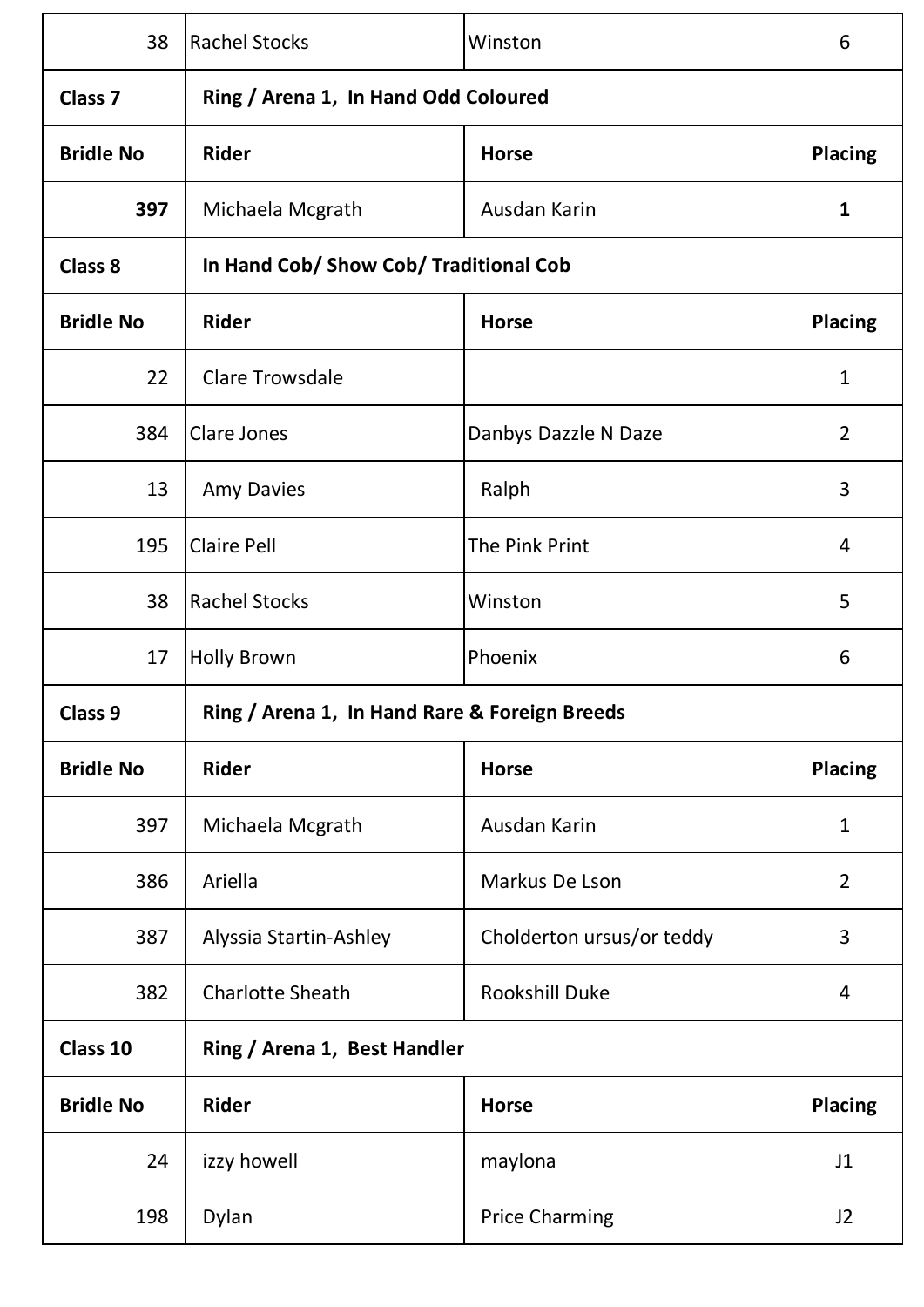| 367                | Emilia Vaughan                            | Charlie                       | J3             |
|--------------------|-------------------------------------------|-------------------------------|----------------|
| 383                | Darcy Sone                                | <b>Bean</b>                   | J <sub>4</sub> |
| 372                | Lisa Hayyez                               | <b>Ryehall Petit Ami</b>      | S <sub>1</sub> |
| 387                | Lissy                                     |                               | S <sub>2</sub> |
| 193                | Michelle Vissian                          | <b>GWYNDYUCHA LAYLA</b>       | S <sub>3</sub> |
| Class 11           | Ring / Arena 1, In Hand Best Pony         |                               |                |
| <b>Bridle No</b>   | Rider                                     | <b>Horse</b>                  | <b>Placing</b> |
| 372                | Lisa Hayyez                               | Ryehall Petit Ami             | $\mathbf{1}$   |
| 395                | <b>Isabelle Nichols</b>                   | <b>Courellis Captain Tom</b>  | $\overline{2}$ |
| 396                | Amanda Sheath                             | Flying samson                 | 3              |
| 194                | <b>Charmaine Rachael Taylor</b>           | Llanyfelin Credwen            | 4              |
| 40                 | Leonie                                    | Caz                           | 5              |
| 198                | Dylan Ward                                | <b>Gadlys Prince Charming</b> | 6              |
| 193                | Michelle Vissian                          | <b>GWYNDYUCHA LAYLA</b>       |                |
| 367                | Emilia Vaughan                            | Charlie                       |                |
|                    | izzy howell                               | maylona                       |                |
| <b>Class 12B</b>   | Ring / Arena 1, In Hand Retired Racehorse |                               |                |
| <b>Bridle No</b>   | <b>Drawn Order</b>                        | <b>Section</b>                | <b>Horse</b>   |
| 19                 | Cheryl Overton                            | I'm still waiting             | $\mathbf{1}$   |
| 387                | Alyssia Stratan                           |                               | $\overline{2}$ |
| <b>Class 13FUN</b> | Ring / Arena 1, Best Mane                 |                               |                |
| <b>Bridle No</b>   | <b>Rider</b>                              | <b>Horse</b>                  | <b>Placing</b> |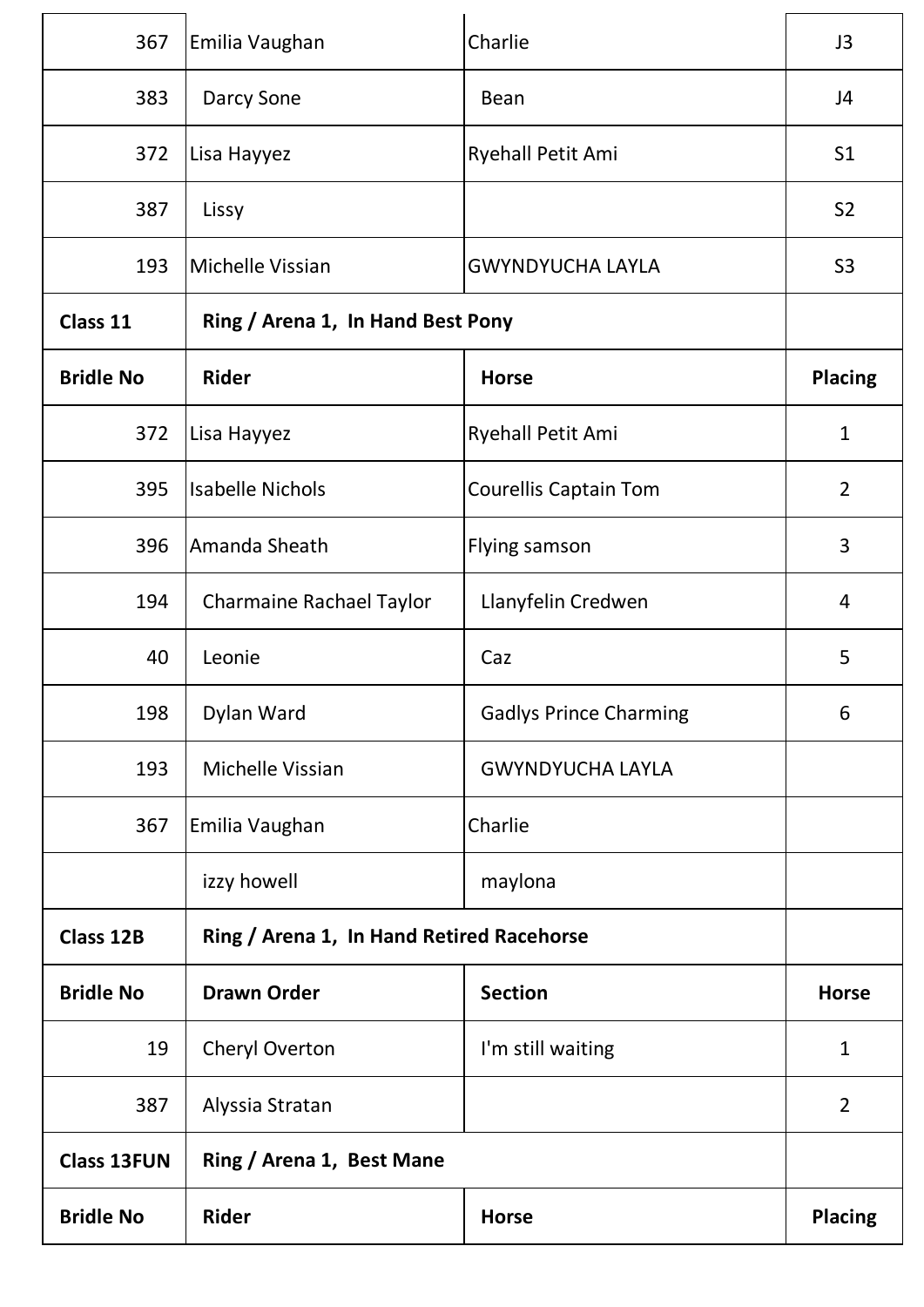|                    | <b>Ella Smith</b>                  | Sox                           |                |
|--------------------|------------------------------------|-------------------------------|----------------|
|                    | <b>Debbie Taylor</b>               | mouse                         |                |
|                    | Olly smith                         | <b>Simba</b>                  |                |
| <b>Class 14FUN</b> | Ring / Arena 1, Best Tail          |                               |                |
| <b>Bridle No</b>   | <b>Rider</b>                       | <b>Horse</b>                  | <b>Placing</b> |
|                    | Pippa Bastow                       | Skippy                        |                |
|                    | <b>Ella Smith</b>                  | Sox                           |                |
|                    | <b>Debbie Taylor</b>               | mouse                         |                |
|                    | Olly smith                         | <b>Simba</b>                  |                |
| <b>Class 15FUN</b> | Ring / Arena 1, Handsomest Gelding |                               |                |
| <b>Bridle No</b>   | <b>Rider</b>                       | <b>Horse</b>                  | <b>Placing</b> |
|                    | Cheryl Overton                     | I'm still waiting             |                |
|                    | <b>Holly Brown</b>                 | Phoenix                       |                |
|                    | Darcey Jones                       | <b>King Rainbow</b>           |                |
|                    | Jenna Owen                         | <b>Redheart Reality</b>       |                |
|                    | <b>Isaac Richards</b>              | Haribo                        |                |
|                    | Emilia Vaughan                     | Charlie                       |                |
|                    | kelly Bellham                      | merlin                        |                |
|                    | Olly smith                         | <b>Simba</b>                  |                |
| <b>Class 16FUN</b> | Ring / Arena 1, Prettiest Mare     |                               |                |
| <b>Bridle No</b>   | <b>Drawn Order</b>                 | <b>Section</b>                | <b>Horse</b>   |
|                    | Rosie Bainbridge                   | <b>Brynseion Rhianna Rose</b> |                |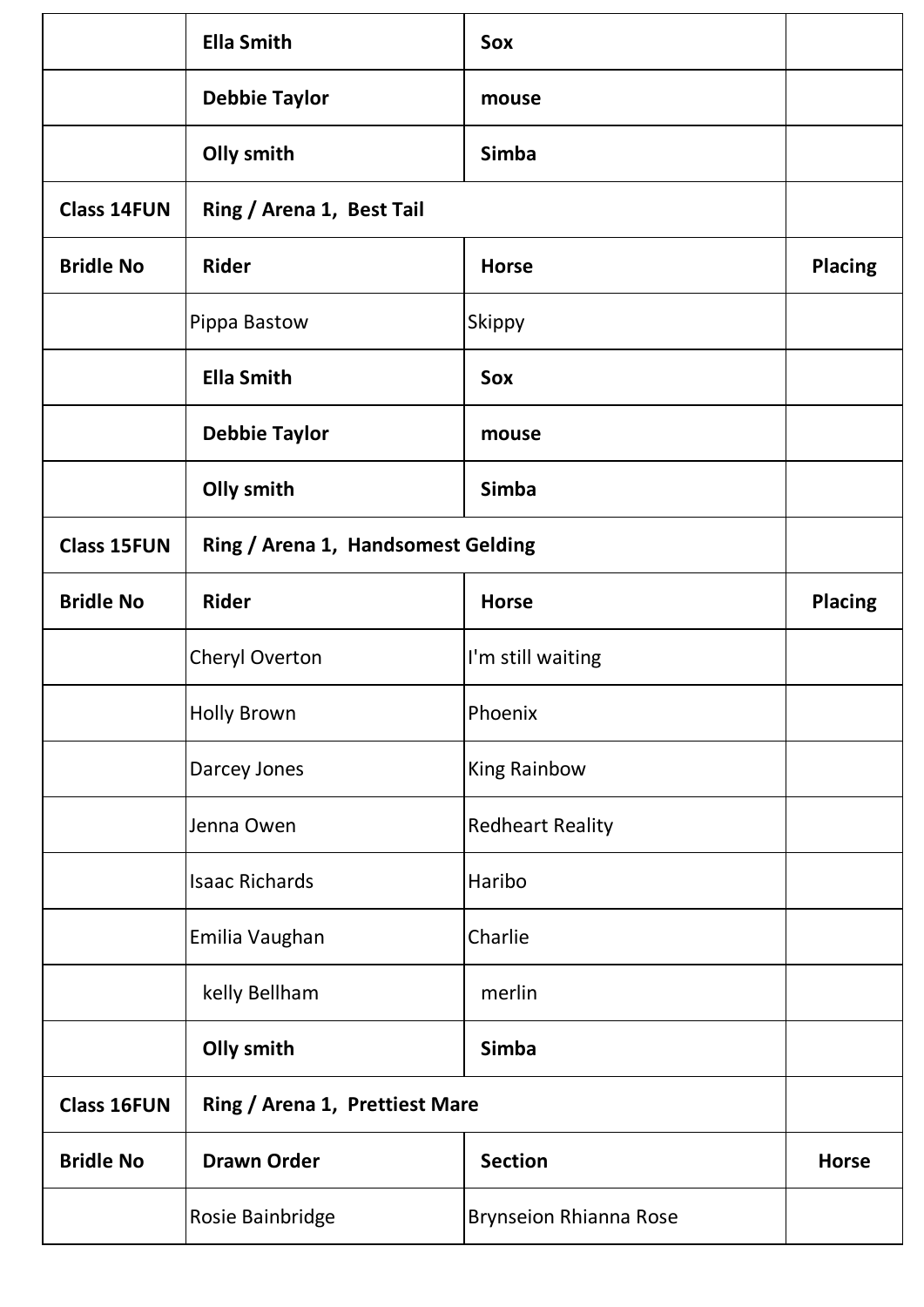|                    | Michelle Vissian                  | <b>GWYNDYUCHA LAYLA</b>         |                |
|--------------------|-----------------------------------|---------------------------------|----------------|
|                    | <b>Charmaine Rachael Taylor</b>   | <sup>o</sup> Llanyfelin Credwen |                |
|                    | Pippa Bastow                      | <b>Skippy</b>                   |                |
|                    | Hannah Vaughan                    | Dewisant Bella                  |                |
|                    | <b>Ella Smith</b>                 | Sox                             |                |
|                    | <b>Debbie Taylor</b>              | mouse                           |                |
| <b>Class 17FUN</b> | Ring / Arena 1, Best Telwell Type |                                 |                |
| <b>Bridle No</b>   | <b>Drawn Order</b>                | <b>Section</b>                  | <b>Horse</b>   |
|                    | Pippa Bastow                      | Skippy                          |                |
|                    | Aurelia Harrison                  | Sparky                          |                |
|                    | <b>Ella Smith</b>                 | Sox                             |                |
|                    | <b>Debbie Taylor</b>              | mouse                           |                |
|                    | Olly smith                        | <b>Simba</b>                    |                |
| <b>Class 18FUN</b> | Ring / Arena 1, Fancy Dressed     |                                 |                |
| <b>Bridle No</b>   | <b>Drawn Order</b>                | <b>Section</b>                  | <b>Horse</b>   |
|                    | <b>Ella Smith</b>                 | Sox                             |                |
|                    | <b>Debbie Taylor</b>              | mouse                           |                |
|                    | Olly smith                        | <b>Simba</b>                    |                |
| Class 19           | Ring / Arena 2, Ridden Lead Rein  |                                 |                |
| <b>Bridle No</b>   | Rider                             | <b>Horse</b>                    | <b>Placing</b> |
| 380                | <b>Bella Mcquarrie</b>            | Wellesmanor Barbarella          | $\mathbf{1}$   |
| 381                | <b>Cherry Bruce</b>               | Spirit Of Lucky Joe             | $\overline{2}$ |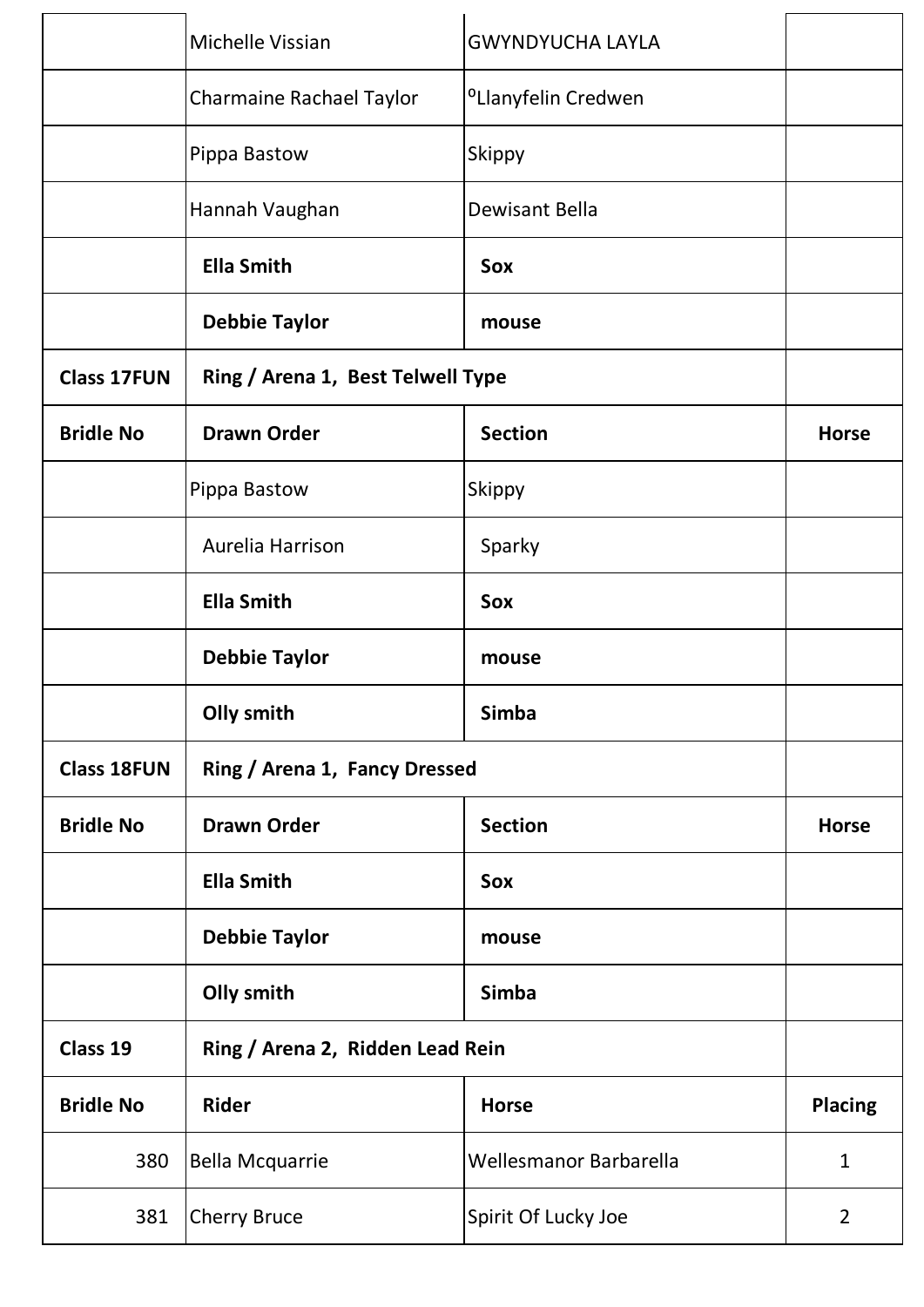| 368              | Aurelia Harrison                                        | Sparky                                                  | 3              |
|------------------|---------------------------------------------------------|---------------------------------------------------------|----------------|
| 383              | Darcey Jones                                            | <b>King Rainbow</b>                                     | 4              |
| 365              | Hannah Vaughan                                          | Dewisant Bella                                          | 5              |
| 379              | <b>Isaac Richards</b>                                   | Haribo                                                  | 6              |
| Class 20         | Ring / Arena 2, Ridden 1st Ridden                       |                                                         |                |
| <b>Bridle No</b> | <b>Rider</b>                                            | <b>Horse</b>                                            | <b>Placing</b> |
| 357              | <b>Tilly Wilks</b>                                      | amilas chorizo                                          | $\mathbf{1}$   |
| 198              | Dylan Ward                                              | <b>Gadlys Prince Charming</b>                           | $\overline{2}$ |
| Class 21a        |                                                         | Ring / Arena 2, Ridden Mountain & Moorland Small Breeds |                |
| <b>Bridle No</b> | <b>Rider</b>                                            | <b>Horse</b>                                            | <b>Placing</b> |
| 198              | Dylan Ward                                              | <b>Gadlys Prince Charming</b>                           | $\mathbf{1}$   |
| Class 21b        | Ring / Arena 2, Ridden Mountain & Moorland Large Breeds |                                                         |                |
| <b>Bridle No</b> | <b>Rider</b>                                            | <b>Horse</b>                                            | <b>Placing</b> |
| 363              | <b>Sally Myers</b>                                      | Pontoon Gem                                             | $\mathbf{1}$   |
| 196              | Madelyn Hepburn                                         | Braemar be proud                                        | $\overline{2}$ |
| 356              |                                                         |                                                         |                |
|                  | Poppy Daly                                              | <b>Watling Miss Magic</b>                               | $\mathbf{3}$   |
| <b>Class 22</b>  | Ring / Arena 2, Ridden Cobs, Maxi & Coblets             |                                                         |                |
| <b>Bridle No</b> | <b>Rider</b>                                            | <b>Horse</b>                                            | <b>Placing</b> |
| 374              | Laura Haughey                                           | Sherlocks bet your bottom                               | <b>RETIRED</b> |
| 5                | Abigail Lock                                            | Rascal                                                  | $\mathbf{1}$   |
| <b>Class 23</b>  | Ring / Arena 2, Ridden Coloured                         |                                                         |                |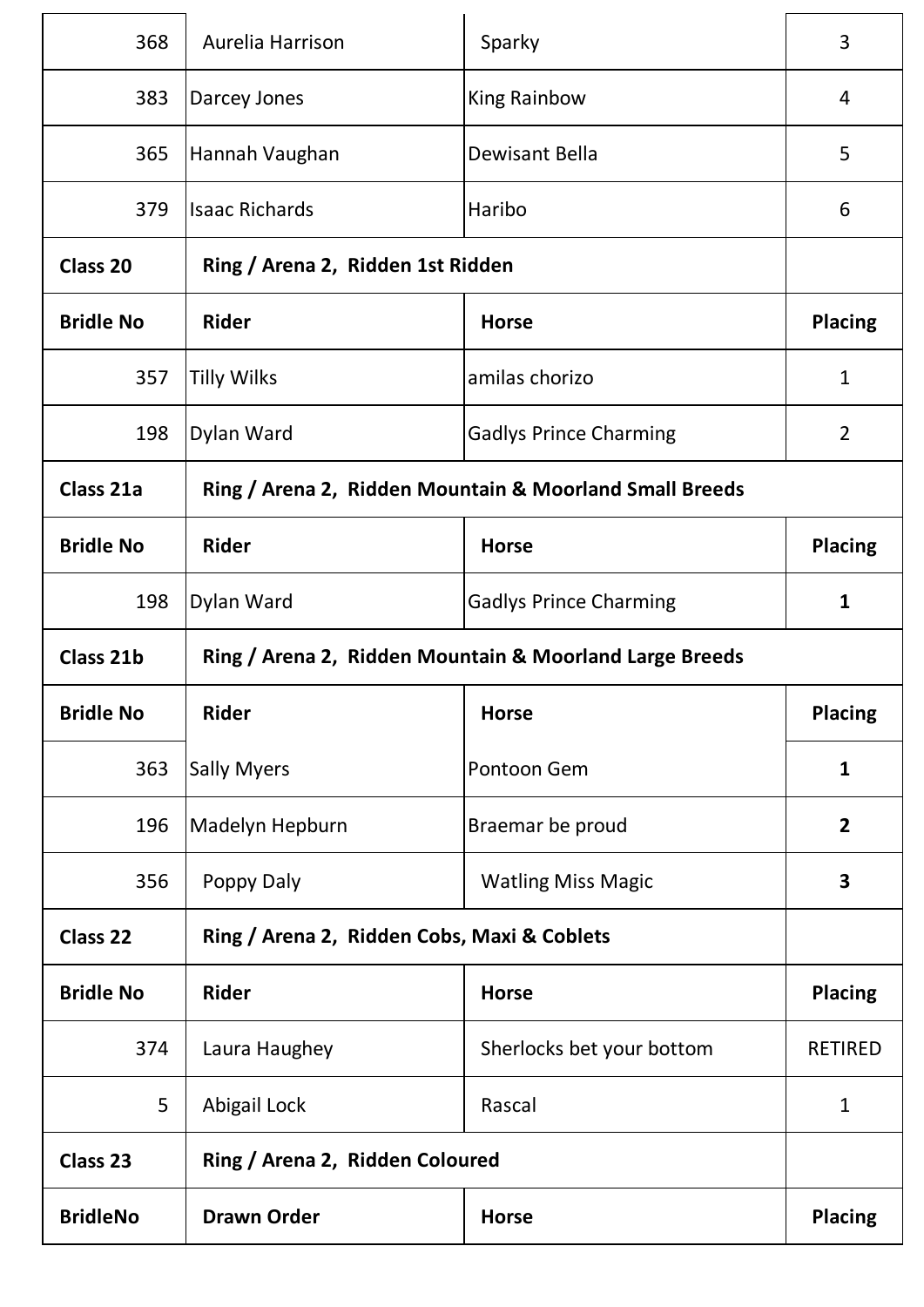| 393              | Laura                               | <b>Mikeys Rock</b>       | $\mathbf{1}$   |
|------------------|-------------------------------------|--------------------------|----------------|
| 22               | <b>Claire Trowsdale</b>             | Jackson                  | $\overline{2}$ |
| 28               | <b>Tracey Manning</b>               | Sweet home               | 3              |
| 5                | Abigail Lock                        | Rascal                   | 4              |
| 355              | Alice Highnam                       | Doylan Alouettes Gift    | 5              |
| Class 24         | Ring / Arena 2, Ridden Odd Coloured |                          |                |
| <b>Bridle No</b> | <b>Rider</b>                        | <b>Horse</b>             | <b>Placing</b> |
| 362              | <b>Isabel Ritchie</b>               | Ennistymon Lad           | $\mathbf{1}$   |
| 397              | Michaela Mcgrath                    | Ausdan Karin             | $\overline{2}$ |
| 358              | Olivia Wilks                        | amilas chorizo           | 3              |
| 34               | Dani Cox                            | <b>Otztaler Santana</b>  | 4              |
| 356              | Poppy                               | <b>Walking Miss Magk</b> | 5              |
| Class 25         | Ring / Arena 2, Ridden Novice       |                          |                |
| <b>Bridle No</b> | Rider                               | <b>Horse</b>             | <b>Placing</b> |
| 199              | <b>Diane Thomas</b>                 | Sprout                   | $\mathbf{1}$   |
| 38               | <b>Rachel Stocks</b>                | Winston                  | $\overline{2}$ |
| Class 26         | Ring / Arena 2, Ridden Pony         |                          |                |
| <b>Bridle No</b> | Rider                               | <b>Horse</b>             | <b>Placing</b> |
| 355              | Alice Highnam                       | Doylan Alouettes Gift    | $\mathbf{1}$   |
| 359              | Olivia Wilks                        | Tango                    | $\overline{2}$ |
| 34               | Dani Cox                            | Otztaler Santana         | 3              |
| 357              | <b>Tilly Wilks</b>                  | amilas chorizo           | 4              |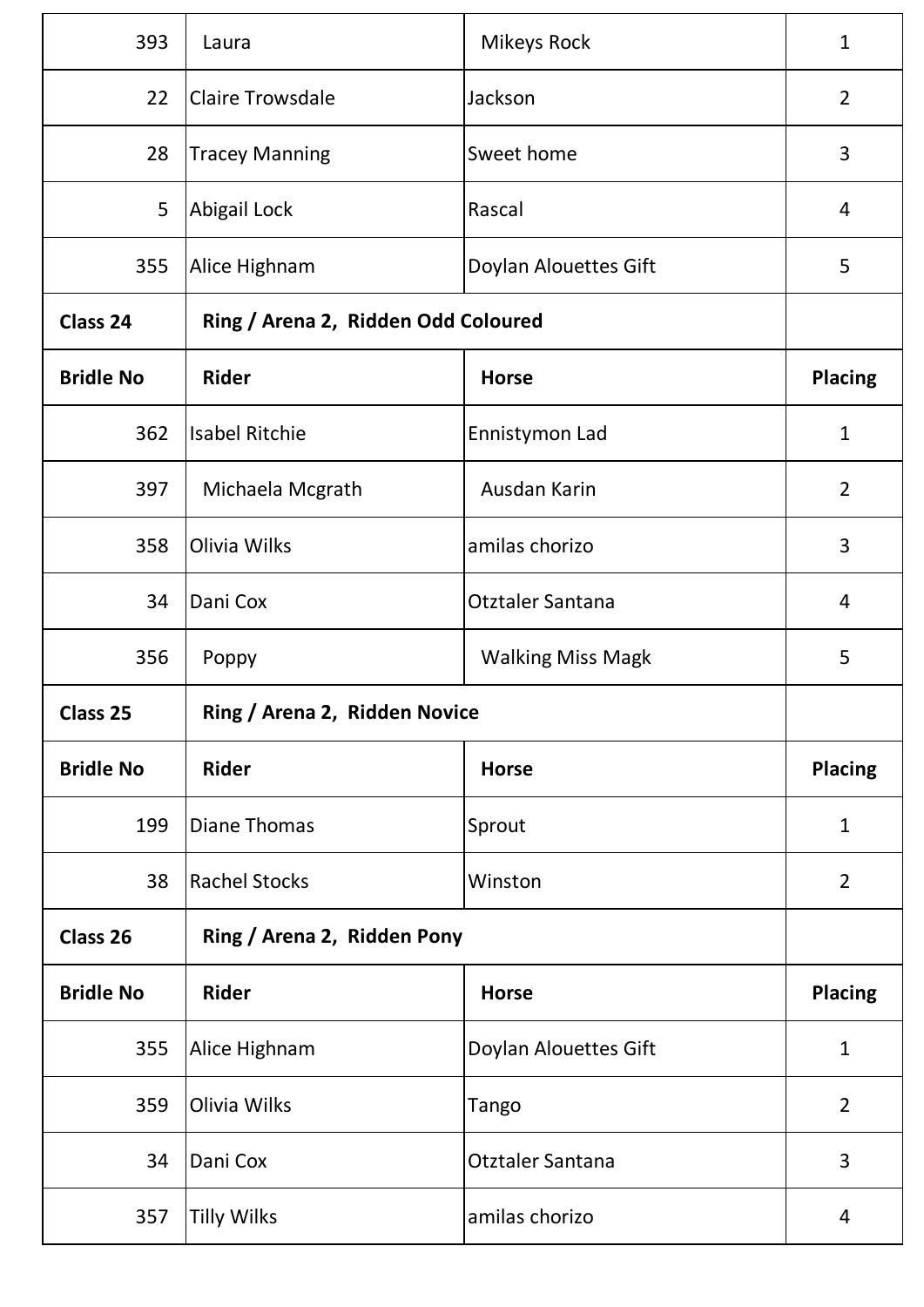| 41               | Rosie Barnbridge                            |                   | 5              |
|------------------|---------------------------------------------|-------------------|----------------|
| Class 27         | Ring / Arena 2, Ridden Riding Horse         |                   |                |
| <b>Bridle No</b> | <b>Rider</b>                                | <b>Horse</b>      | <b>Placing</b> |
| 199              | <b>Diane Thomas</b>                         | Sprout            | $\mathbf{1}$   |
| 192              | <b>Melissa Griffiths</b>                    | Pferde Stud Gucci | 2              |
| <b>Class 28</b>  | Ring / Arena 2, Ridden Rare & Foreign Breed |                   |                |
| <b>Bridle No</b> | <b>Rider</b>                                | <b>Horse</b>      | <b>Placing</b> |
| 397              | Michaela Mcgrath                            | Ausdan Karin      | $\mathbf{1}$   |
| 34               | Dani Cox                                    | Otztaler Santana  | $\overline{2}$ |
| Class 29         | Ring / Arena 3, Ridden Veteran              |                   |                |
| <b>Bridle No</b> | <b>Rider</b>                                | <b>Horse</b>      | <b>Placing</b> |
| 192              | <b>Melissa Griffiths</b>                    | Pferde Stud Gucci | $\mathbf 1$    |
| 393              | Laura Szuca                                 | Mikeys Rock       | $\overline{2}$ |
| 200              | <b>Isabelle Lock</b>                        | Mr Big            | 3              |
| Class 30         | Ring / Arena 3, Riding Club Pony            |                   |                |
| <b>Bridle No</b> | <b>Rider</b>                                | <b>Horse</b>      | <b>Placing</b> |
| 359              | Olivia Wilks                                | Tango             | $\mathbf{1}$   |
| 357              | <b>Tily Wilks</b>                           | Choritso          | $\overline{2}$ |
| <b>Class 32</b>  | Ring / Arena 3, Ridden Hunter Horse or Pony |                   |                |
| <b>Bridle No</b> | Rider                                       | <b>Horse</b>      | <b>Placing</b> |
| 362              | <b>Isabel Ritchie</b>                       | Ennistymon Lad    | $\mathbf{1}$   |
| 367              | Emilia Vaughan                              | Charlie           | $\overline{2}$ |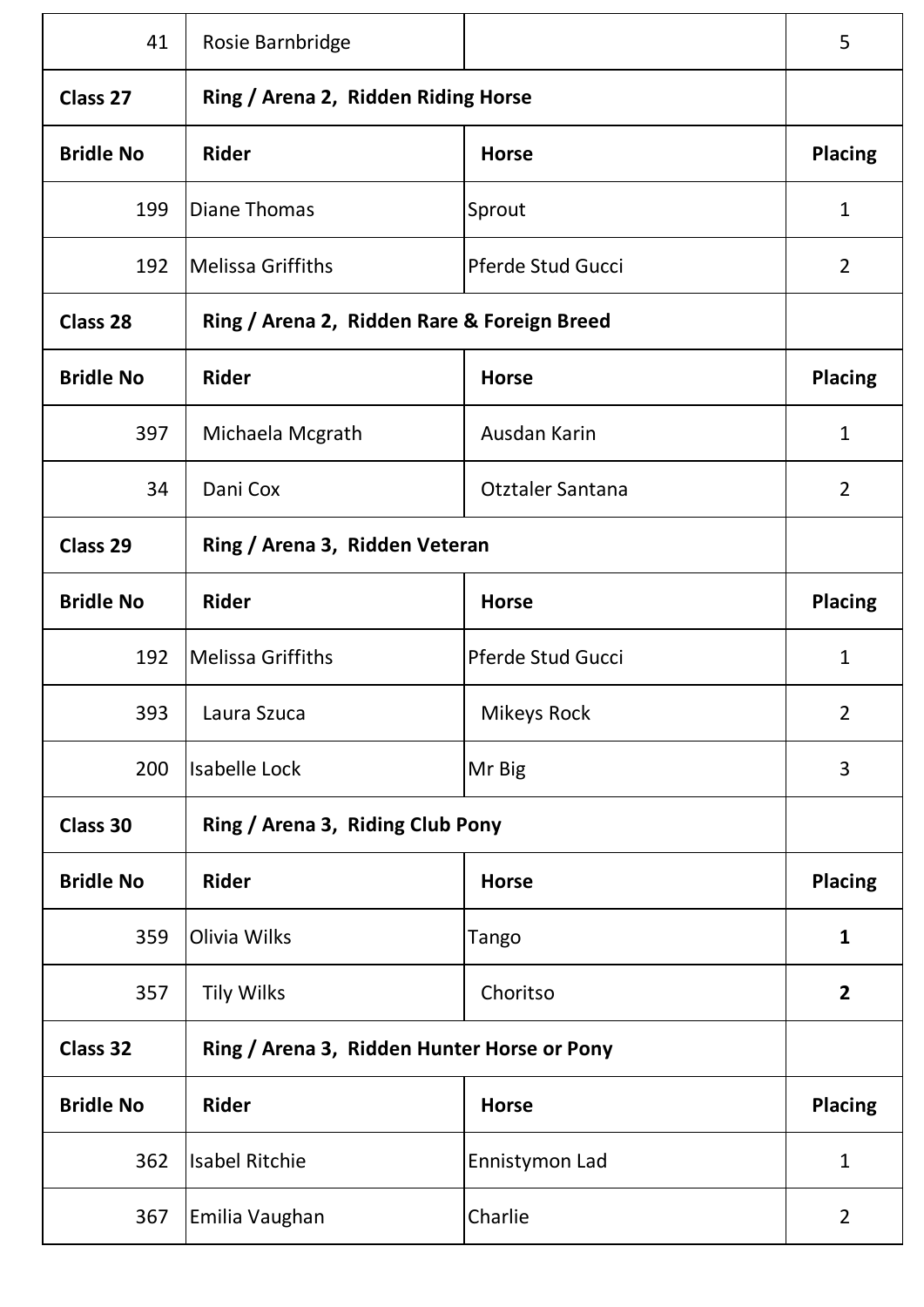| <b>Class 33</b>  | Ring / Arena 3, Race Horse To Riding Horse          |                               |                |
|------------------|-----------------------------------------------------|-------------------------------|----------------|
| <b>Bridle No</b> | <b>Rider</b>                                        | <b>Horse</b>                  | <b>Placing</b> |
| 31               | Lucy Gurney                                         | Orpen Wells                   | 1              |
| 199              | <b>Diane Thomas</b>                                 | Sprout                        | $\overline{2}$ |
| Class 34         | <b>Working Hunter Newbee (0.40m)</b>                |                               |                |
| <b>Bridle No</b> | <b>Drawn Order</b>                                  | <b>Section</b>                | <b>Placing</b> |
| 360              | <b>Tilly Wilks</b>                                  | Tango                         | $\mathbf{1}$   |
| 363              | <b>Sally Myers</b>                                  | Pontoon Gem                   | $\overline{2}$ |
| 198              | Dylan Ward                                          | <b>Gadlys Prince Charming</b> | 3              |
| Class 35         | Ring / Arena 3, Novice Working Hunter Horse (0.60m) |                               |                |
| <b>Bridle No</b> | <b>Rider</b>                                        | <b>Horse</b>                  | <b>Placing</b> |
| 200              | <b>Isabelle Lock</b>                                | Mr Big                        | $\mathbf{1}$   |
| 5                | Abigail Lock                                        | Rascal                        | 2              |
| 28               | <b>Tracey Manning</b>                               |                               | 3              |
| 34               | Dani Cox                                            | Santi                         | 4              |
| 363              | <b>Sally Myers</b>                                  | Pontoon Gem                   | 5              |
| Class 36         | Ring / Arena 3, Open Working Hunter (0.80m)         |                               |                |
| <b>Bridle No</b> | Rider                                               | <b>Horse</b>                  | <b>Placing</b> |
|                  | Ring / Arena 1, Championship                        |                               |                |
| <b>Bridle No</b> | <b>Rider</b>                                        | <b>Horse</b>                  | <b>Placing</b> |
| 400              | Sam Bailey                                          | <b>Dalane Amazing Grace</b>   |                |
| 180              | <b>Wayne Bailey</b>                                 | Sun Willow Bella              |                |